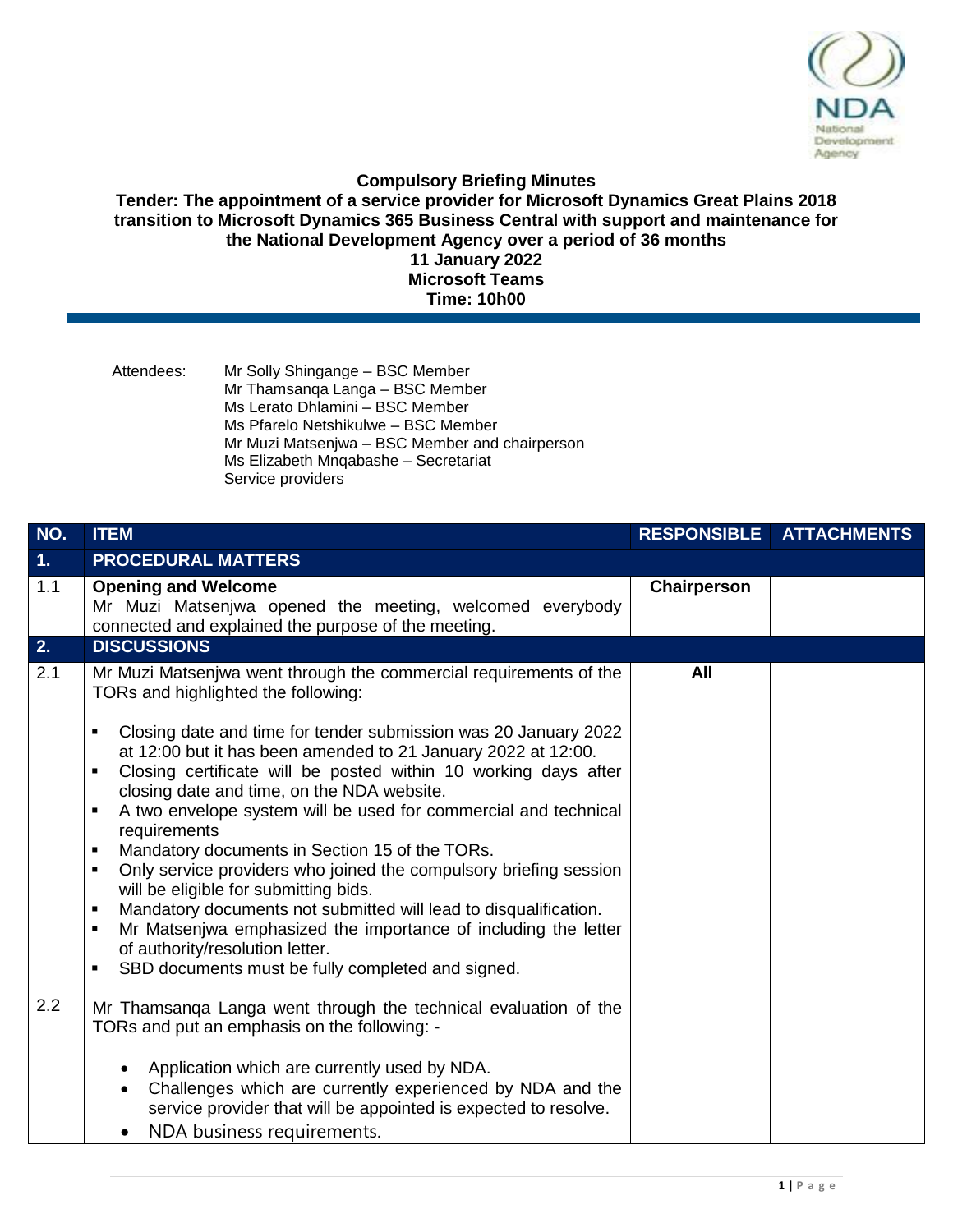| NO. | <b>ITEM</b>                  | RESPONSIBLE ATTACHMENTS |
|-----|------------------------------|-------------------------|
| 3.  | <b>CLOSURE</b>               |                         |
|     | Meeting adjourned at 11:08AM |                         |

| <b>QUESTIONS &amp; ANSWERS</b>                                                                                                                                                                                                                                                       |                                                                                                                                                                                                                                                                                                                                                                                                                                                                                                                                                                                                                                                                                                                                                                                                                                                                                                                                                                                                                                                                                            |  |  |  |
|--------------------------------------------------------------------------------------------------------------------------------------------------------------------------------------------------------------------------------------------------------------------------------------|--------------------------------------------------------------------------------------------------------------------------------------------------------------------------------------------------------------------------------------------------------------------------------------------------------------------------------------------------------------------------------------------------------------------------------------------------------------------------------------------------------------------------------------------------------------------------------------------------------------------------------------------------------------------------------------------------------------------------------------------------------------------------------------------------------------------------------------------------------------------------------------------------------------------------------------------------------------------------------------------------------------------------------------------------------------------------------------------|--|--|--|
| <b>Questions from Service Providers</b>                                                                                                                                                                                                                                              | <b>Responses from NDA</b>                                                                                                                                                                                                                                                                                                                                                                                                                                                                                                                                                                                                                                                                                                                                                                                                                                                                                                                                                                                                                                                                  |  |  |  |
| On CV's, under the experience and capacity of<br>personnel on Dynamics 365 Business Central<br>implementation services, NDA mentioned that they<br>want 5 years' experience or more for Project<br>Manager. Are you specific to Dynamics only or any<br>other IT related experience? | Any IT related experience or project will suffice, including<br>your automation.                                                                                                                                                                                                                                                                                                                                                                                                                                                                                                                                                                                                                                                                                                                                                                                                                                                                                                                                                                                                           |  |  |  |
| At what point will service providers required to<br>demonstrate? Is it going to be everybody submitted or<br>certain service providers who qualifies?                                                                                                                                | Every service provider who will not be disqualified at the<br>Supply Chain compliance check will be requested to come<br>and demonstrate during the bid evaluation stage.<br>Demonstrations will be just a way of showing that service<br>providers understand what NDA requires.                                                                                                                                                                                                                                                                                                                                                                                                                                                                                                                                                                                                                                                                                                                                                                                                          |  |  |  |
| How many years back of data would be required to<br>take on and the size?                                                                                                                                                                                                            | It goes back to 2002 and the size is 40GB.                                                                                                                                                                                                                                                                                                                                                                                                                                                                                                                                                                                                                                                                                                                                                                                                                                                                                                                                                                                                                                                 |  |  |  |
| Which modules is NDA currently using?                                                                                                                                                                                                                                                | NDA is currently using the following modules: -<br>Cash books/bank management.<br>$\bullet$<br>Accounts payable.<br>$\bullet$<br>General Ledger.<br>$\bullet$<br>Fixed asset module.<br>$\bullet$<br>Project accounting.<br>$\bullet$<br>In terms of commitment accounting NDA is currently not<br>using it but we are looking at implementing it for reporting<br>purposes. If within the system there is a scope to automate<br>contract management, we would also like an opportunity to<br>implement it. The fixed asset module that we currently<br>have, that is where we record all our acquisitions,<br>disposals, depreciation on the system monthly. The only<br>shortfall we have is that we want to automate the physical<br>verification of assets through implementing a barcode<br>scanning system. And once we have implemented, scan<br>the barcodes and run it through the system then it throws<br>out your exceptions in terms of the recon between physical<br>count and what is in the fixed asset register and resolve the<br>discrepancy through a manual process. |  |  |  |
| You mentioned that NDA is currently struggling with<br>duplications of records, would NDA require data<br>cleansing in terms of keeping one supplier, e.g. Pick                                                                                                                      | We expect to see the data cleansing part in your migration<br>plan as well when transforming the data and pushing it in<br>Business Central. We do not want to upload data which is                                                                                                                                                                                                                                                                                                                                                                                                                                                                                                                                                                                                                                                                                                                                                                                                                                                                                                        |  |  |  |
| 'n Pay visas PNP?                                                                                                                                                                                                                                                                    | dirty into the new system.                                                                                                                                                                                                                                                                                                                                                                                                                                                                                                                                                                                                                                                                                                                                                                                                                                                                                                                                                                                                                                                                 |  |  |  |

Additional Comments:

 Bidders were requested to ensure that their hard copy documents are properly bound and not stapled in ensuring that no pages are missing.